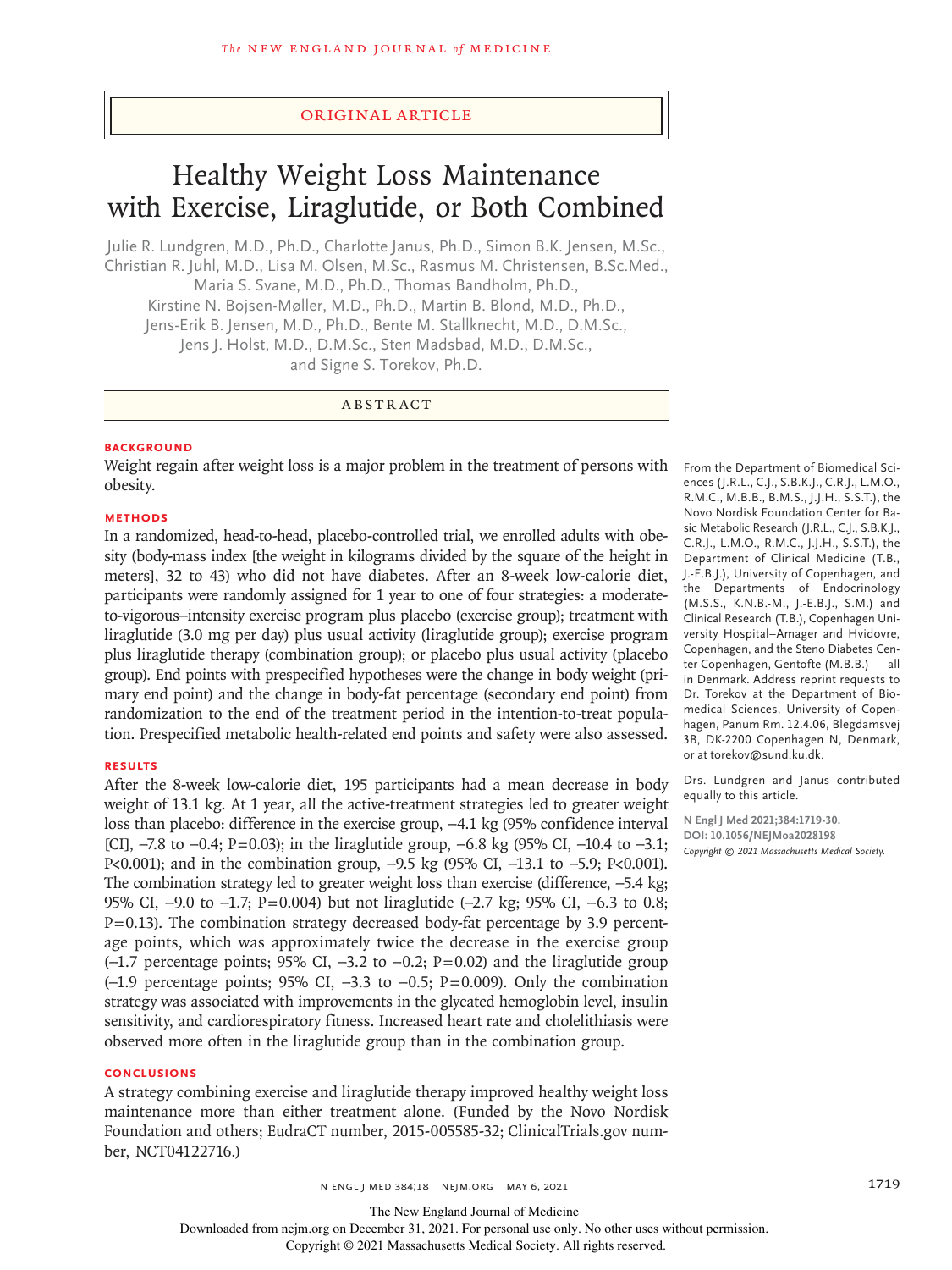HE PREVALENCE OF OBESITY IS INCREAS-<br>ing,<sup>1</sup> with detrimental effects on health.<sup>2</sup><br>Obesity is characterized by excess body fat<br>and is associated with physical inactivity,<sup>3</sup> which HE PREVALENCE OF OBESITY IS INCREASing,<sup>1</sup> with detrimental effects on health.<sup>2</sup> Obesity is characterized by excess body fat also impairs health and increases the risk of death.<sup>4</sup> A decrease in body weight of 3 to 5% has been associated with reduced obesity-related risk factors, although a larger weight loss of more than 5 to 15% of the initial body weight is recommended for patients with coexisting conditions, morbid obesity, or both.<sup>2,5</sup> Many patients have an initial large weight loss, but weight regain often occurs6,7 unless a structured weight-maintenance program is followed. Rapid weight regain may be due to a reduction in total energy expenditure, beyond that predicted from the loss of lean and fat mass,<sup>8</sup> and to increased appetite.<sup>9-11</sup> Structured aerobic exercise programs increase energy expenditure and cardiorespiratory fitness while reducing fat mass and preserving or increasing lean mass.12-14 Diet management programs, including the use of low-calorie mealreplacement products, can sustain low-calorie diet–induced weight loss with a small weight regain.11,15-17 Furthermore, lifestyle interventions that encourage increased physical activity concurrent with calorie restriction have been shown to sustain moderate weight loss.18,19 However, the isolated benefits of exercise to prevent weight regain after weight loss is understudied.<sup>20</sup>

Liraglutide, a glucagon-like peptide-1 (GLP-1) receptor agonist, is used in the treatment of obesity because it induces weight loss<sup>21-23</sup> and maintains low-calorie diet–induced weight loss for at least 1 year,  $11,24}$  primarily by means of appetite inhibition.<sup>25</sup> Whether exercise, medication, or a combination strategy constitutes the more effective approach for maintaining healthy weight loss remains an open question. We investigated the efficacy of 1-year treatment with a moderateto-vigorous–intensity exercise program, liraglutide at a dose of 3.0 mg per day, or the combination of exercise plus liraglutide, as compared with placebo, for healthy weight loss maintenance after weight loss induced by a low-calorie diet.

#### Methods

#### **Trial Design and Oversight**

We conducted this investigator-initiated, randomized, head-to-head, placebo-controlled trial at Hvidovre Hospital and the University of Copenhagen, Denmark. Participants followed a lowcalorie diet of 800 kcal per day (Cambridge Weight Plan) for 8 weeks. All the participants who had a weight loss of at least 5% of their baseline body weight were randomly assigned, in a 1:1:1:1 ratio, to one of the following treatment strategies for 1 year: exercise plus placebo (exercise group), liraglutide plus usual activity (liraglutide group), exercise plus liraglutide (combination group), or placebo plus usual activity (placebo group). Randomization was stratified according to sex and age (<40 years vs. ≥40 years of age) (see Methods Section A in the Supplementary Appendix, available with the full text of this article at NEJM.org).

Participants, assessors, and investigators were unaware of the trial-group assignments with regard to liraglutide or placebo. To support the maintenance of weight loss after randomization, all the participants were to attend 12 individual consultations that included measurement of body weight and dietetic support complying with the dietetic recommendations for sustained weight loss from the Danish authorities (see Methods Section B in the Supplementary Appendix). The trial was approved by the local ethics committee and the Danish Medicines Agency and was conducted according to the principles of the Declaration of Helsinki and Good Clinical Practice guidelines. All the participants provided written informed consent before the first trial visit.

Our primary trial report adheres to the CONSORT (Consolidated Standards of Reporting Trials) guidelines. The trial design has been published previously, $26$  and the protocol, with the statistical analysis plan, is available at NEJM.org.

Eight of the authors designed the trial, and nine authors gathered data. Statistical analyses of hypothesis-based end points (change in body weight [primary] and body-fat percentage [secondary]) were performed in a blinded manner with regard to group assignment by a statistical assessor who is an author but who was not involved in the trial design and execution. Four of the authors analyzed other end points. All the authors had full access to all the data and vouch for the accuracy and completeness of the data and for the fidelity of the trial to the protocol. The first four authors and the last author wrote the first draft of the manuscript, which all the authors edited and approved. All the authors agreed to submit the manuscript for publication.

Novo Nordisk supplied liraglutide and placebo injector pens, and Cambridge Weight Plan sup-

The New England Journal of Medicine

Downloaded from nejm.org on December 31, 2021. For personal use only. No other uses without permission.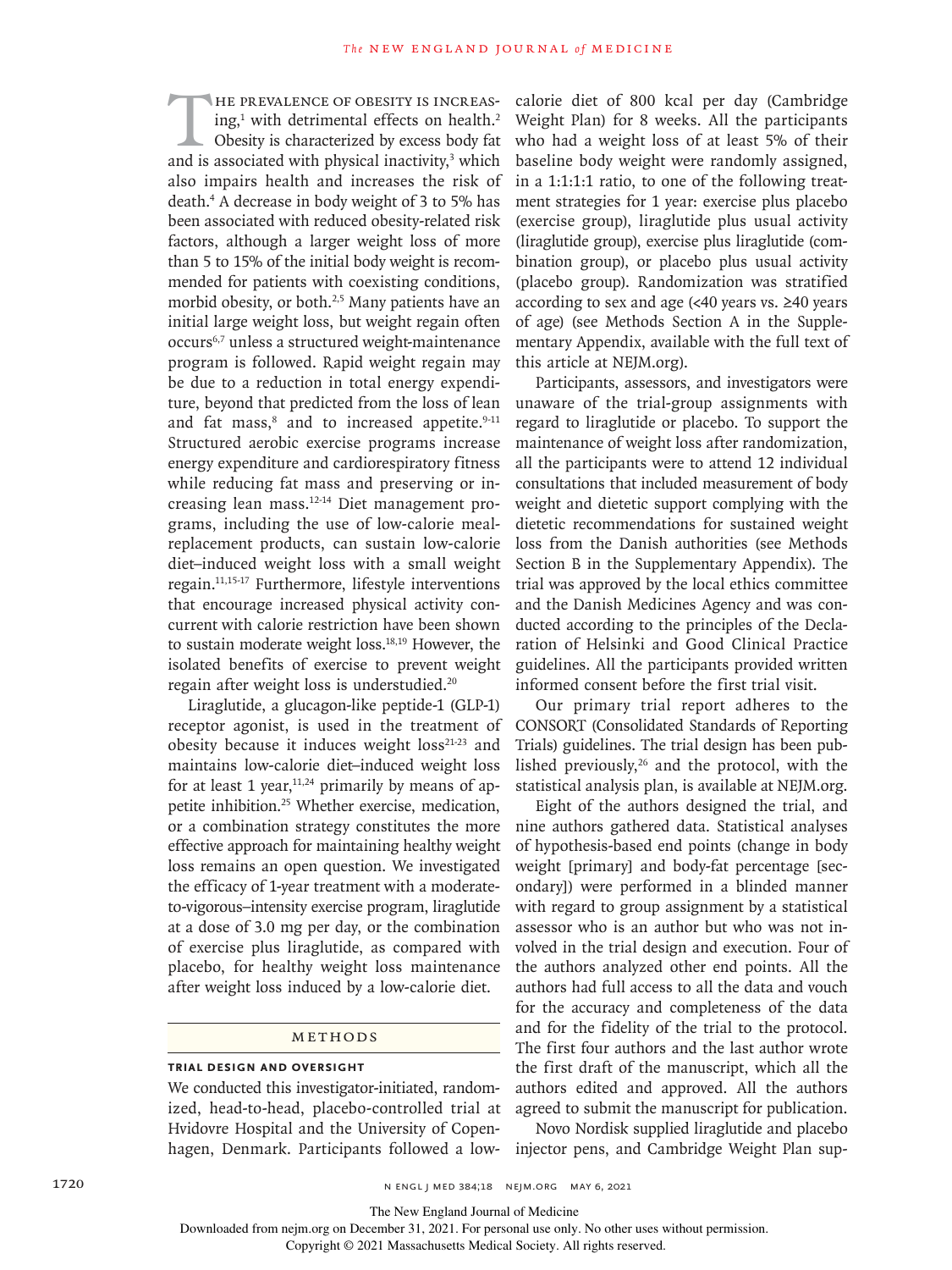plied diet-replacement products for the low-caloriediet phase. The funding partners did not influence or take part in the execution of the trial; in the collection, analysis, ownership, or interpretation of the data; or in the communication of the trial results.

#### **Participants**

Eligible participants were adults (18 to 65 years of age) with obesity, which was defined as a body-mass index (BMI; the weight in kilograms divided by the square of the height in meters) of 32 to 43. Diabetes (type 1 or 2) was a major exclusion criterion. Full lists of the inclusion and exclusion criteria are provided in Table S1 of the Supplementary Appendix.

#### **Interventions**

The exercise program was designed to meet the World Health Organization (WHO) recommendations on physical activity for health of a minimum of 150 minutes per week of moderate-intensity aerobic physical activity, or 75 minutes per week of vigorous-intensity aerobic physical activity, or an equivalent combination of both.<sup>27</sup> Each participant was assigned to an instructor (who had a bachelor's or master's degree in exercise physiology) who planned and monitored the individualized programs. After an initial 6-week rampup phase, participants were encouraged to attend supervised group exercise sessions (which involved 30 minutes of vigorous-intensity, interval-based indoor cycling and 15 minutes of circuit training) two times per week and to perform moderate-tovigorous–intensity exercise individually (which mostly involved outdoor or indoor cycling, running, or brisk walking) two times per week. Heart-rate monitors were worn at all exercise sessions to determine whether the requirement regarding weekly time spent at moderate or vigorous intensity was met.

The exercise program was structured but flexible, which meant that participants could substitute group exercise with individual exercise or vice versa; participants could also reduce exercise frequency if the duration was prolonged or the intensity was increased. Modifications were made in agreement between the participant and instructor if deemed necessary in order to reach the sufficient exercise volume (duration × intensity). Adherence was based on the weekly exercise volume. A detailed program description is provided in Methods Section D in the Supplementary Appendix. Participants who were not randomly assigned to trial exercise (i.e., those in the placebo group or liraglutide group) were instructed to maintain usual physical activity.

Liraglutide (at a concentration of 6 mg per milliliter) or volume-matched placebo was injected subcutaneously, starting at a dose of 0.6 mg per day, with supervised weekly increments of 0.6 mg per day; the dose was intended to eventually reach 3.0 mg per day. Participants who had unacceptable adverse effects at a given dose received the maximum dose at which they did not have such effects. Participants remained enrolled in the trial if the use of liraglutide or placebo was discontinued (see Methods Section C in the Supplementary Appendix).

#### **End Points**

The primary end point was the change in body weight (in kilograms) from randomization to week 52. The secondary end point was the change in the percentage of body fat (calculated as the fat mass [in kilograms] divided by the body weight [in kilograms], times 100) from randomization to week 52. Body weight was measured before the prerandomization low-calorie diet was started, at randomization, and at weeks 1, 2, 4, 9, 13, 17, 22, 26, 32, 39, 46, and 52. The percentage of body fat was measured by means of dual-energy x-ray absorptiometry (Hologic Discovery) before the low-calorie diet was started, at randomization, and at week 52.

Prespecified metabolic health-related end points included changes from randomization to week 52 in fat mass, lean mass, cardiorespiratory fitness, glycated hemoglobin level, indexes of insulin resistance during fasting (liver insulin resistance, as assessed by the homeostatic model assessment of insulin resistance [HOMA-IR]) and during meal intake (whole-body insulin resistance, as assessed by the Matsuda index $^{28}$ ), lipid levels, quality of life, waist and hip circumferences, waist-to-hip ratio, blood pressure, and resting heart rate (see Methods Section G in the Supplementary Appendix). Adverse events and the dose of liraglutide or placebo were reported and registered at all visits.

#### **Statistical Analysis**

We estimated that a sample of 30 participants in each group would provide the trial with 80% power to detect a minimal clinically important difference in the primary end point, the change

The New England Journal of Medicine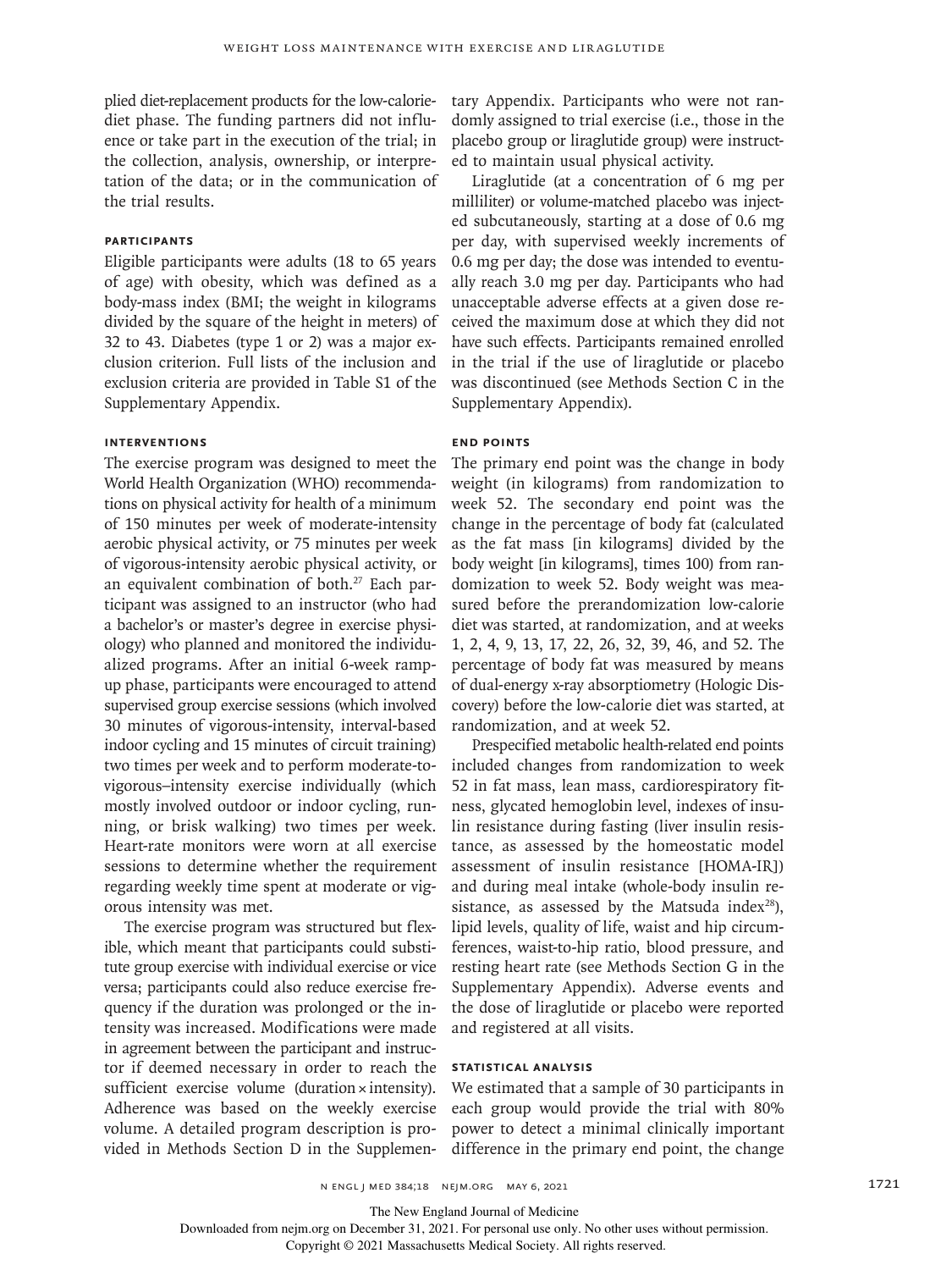#### **The NEW ENGLAND JOURNAL of MEDICINE**



The New England Journal of Medicine

Downloaded from nejm.org on December 31, 2021. For personal use only. No other uses without permission.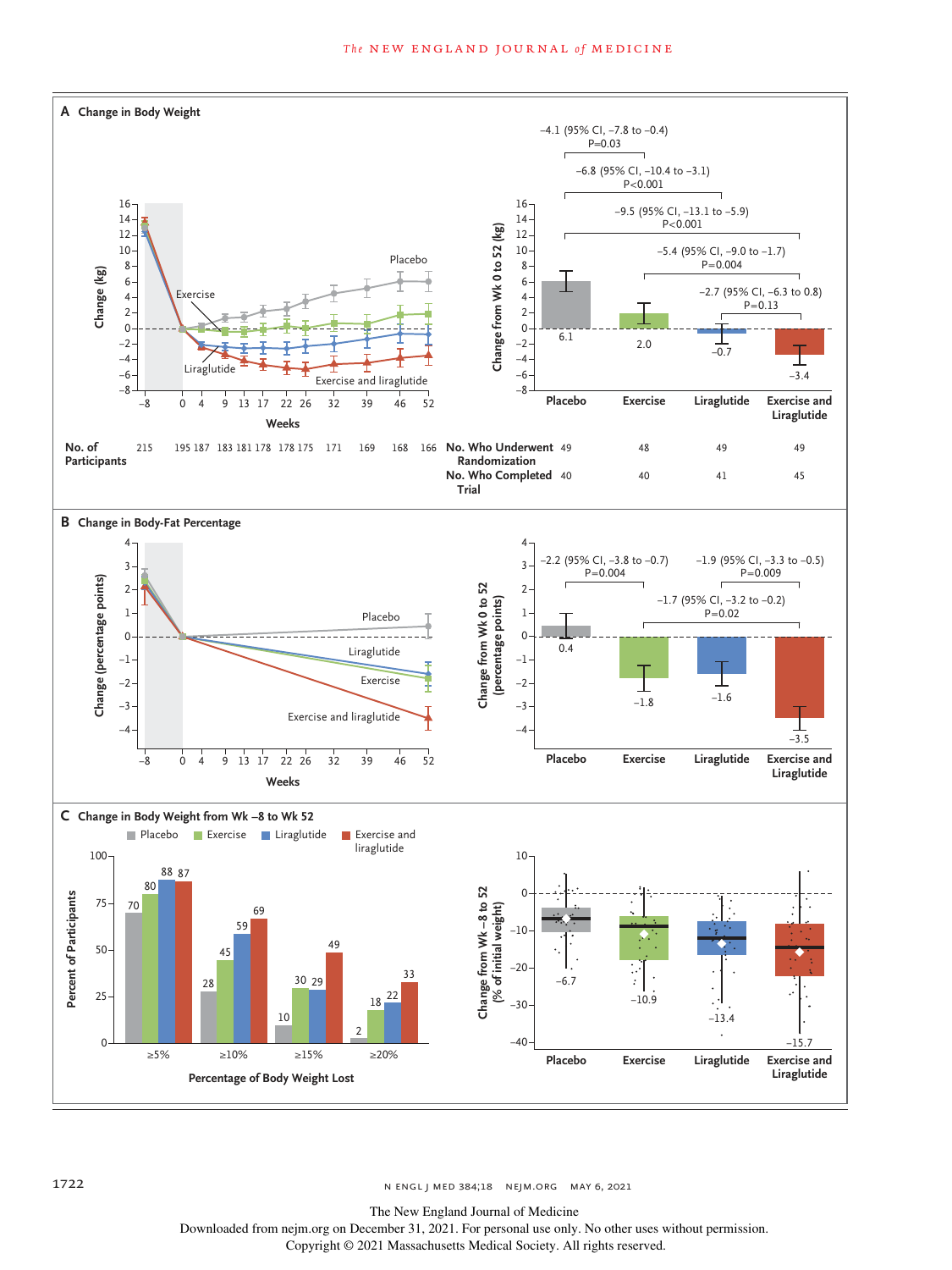#### **Figure 1 (facing page). Changes in Body Weight and Body-Fat Percentage during the Trial.**

Shown are the mean changes in body weight (primary end point; Panel A) and body-fat percentage (secondary end point; Panel B) during a low-calorie diet (weeks −8 to 0, shaded area) and during 1 year of subsequent treatment (from randomization [week 0] to week 52). All the means were estimated from a repeated-measures linear regression model with time, group, sex, age, and a time–group interaction as explanatory variables in the intention-totreat population. I bars indicate the standard error, and the dashed lines indicate baseline at randomization (week 0). The results from the prespecified hypotheses of changes in body weight and body-fat percentage from week 0 to 52 are shown in the bar charts as estimated mean differences with 95% confidence intervals. (See the Hypothesis: Analysis Results and Claims section in the Supplementary Appendix.) Panel C shows a bar chart of the percentages of participants in each trial group who had a total weight loss from baseline at enrollment (week −8) to the end of the trial (week 52) of at least 5%, 10%, 15%, and 20% of the initial body weight (left graph) and also shows a box plot of the percentage weight loss from baseline (dashed line) to the end of the trial in each group (right graph). In the box plot, the diamonds indicate means; the black horizontal bars medians; the tops and bottoms of the boxes the upper and lower quartiles, respectively; and the whiskers  $\pm 1.5$  times the interquartile range or the smallest or highest observation. Dots indicate individual observations.

in body weight, of 4.0 kg at an alpha level of  $0.05$ <sup>11,21</sup> For the secondary end point, the change in body-fat percentage, we estimated that a sample of 32 participants in each group would provide the trial with 80% power to detect a minimal clinically important difference of 1.5 percentage points at an alpha level of 0.05.<sup>13</sup> We anticipated that 68% of the participants would complete the trial (see item 11 in the statistical analysis plan, which is available with the protocol).

In accordance with the prespecified statistical analysis plan, eight hypotheses for the primary and secondary end points were tested hierarchically (see the Hypotheses: Analysis Results and Claims section in the Supplementary Appendix and items 8 and 16 through 18 in the statistical analysis plan). The analyses were performed in the intention-to-treat population.

End points were analyzed with the use of a repeated-measures linear regression model, which included time (factorial), trial group, sex, age group (<40 years vs. ≥40 years), and a time– group interaction as explanatory variables and a repeated effect for visit. A multivariate normal error structure was assumed in the model. All missing data were assumed to be missing at random. Three prespecified supplementary analyses were performed regarding body weight and body-fat percentage — a per-protocol analysis (which excluded participants who had deviations from the protocol), an analysis with adjustment for initial weight loss during the low-calorie diet (to assess the effect of missing data by incorporating further information), and an analysis that used multiple imputations (under the assumption that participants who were lost to follow-up would have a response as if they received placebo, in order to challenge the assumption that data were missing at random) (see items 27 and 28 in the statistical analysis plan). Prespecified end points without hypotheses are reported as point estimates with 95% confidence intervals that were unadjusted for multiple testing, so definite inferences cannot be made regarding those end points.

#### **RESULTS**

#### **Trial Population**

The trial was conducted from August 2016 through November 2019. A total of 215 participants initiated the low-calorie diet, of whom 195 had a weight loss of at least 5% of their baseline body weight; these 195 participants underwent randomization. A total of 166 participants (85%), including 40 of 48 (83%) in the exercise group, 41 of 49 (84%) in the liraglutide group, 45 of 49 (92%) in the combination group, and 40 of 49 (82%) in the placebo group, attended the visit for the assessment of the primary end point at week 52 (Fig. 1A and Table S13). The reasons that participants missed the assessment visit are shown in Figure S1. The demographic characteristics of the participants at randomization were similar across the trial groups (Table S3).

#### **Low-Calorie Diet**

The characteristics of the participants before and after the low-calorie diet are shown in Table 1. During the 8-week low-calorie diet, the participants' body weight decreased by a mean of 13.1 kg (95% confidence interval [CI], 12.4 to 13.7), which was equivalent to a mean reduction in body weight of 12%. This decrease was accompanied by decreases in the body-fat percentage, waist circumference, waist-to-hip ratio, glycated

The New England Journal of Medicine

Downloaded from nejm.org on December 31, 2021. For personal use only. No other uses without permission.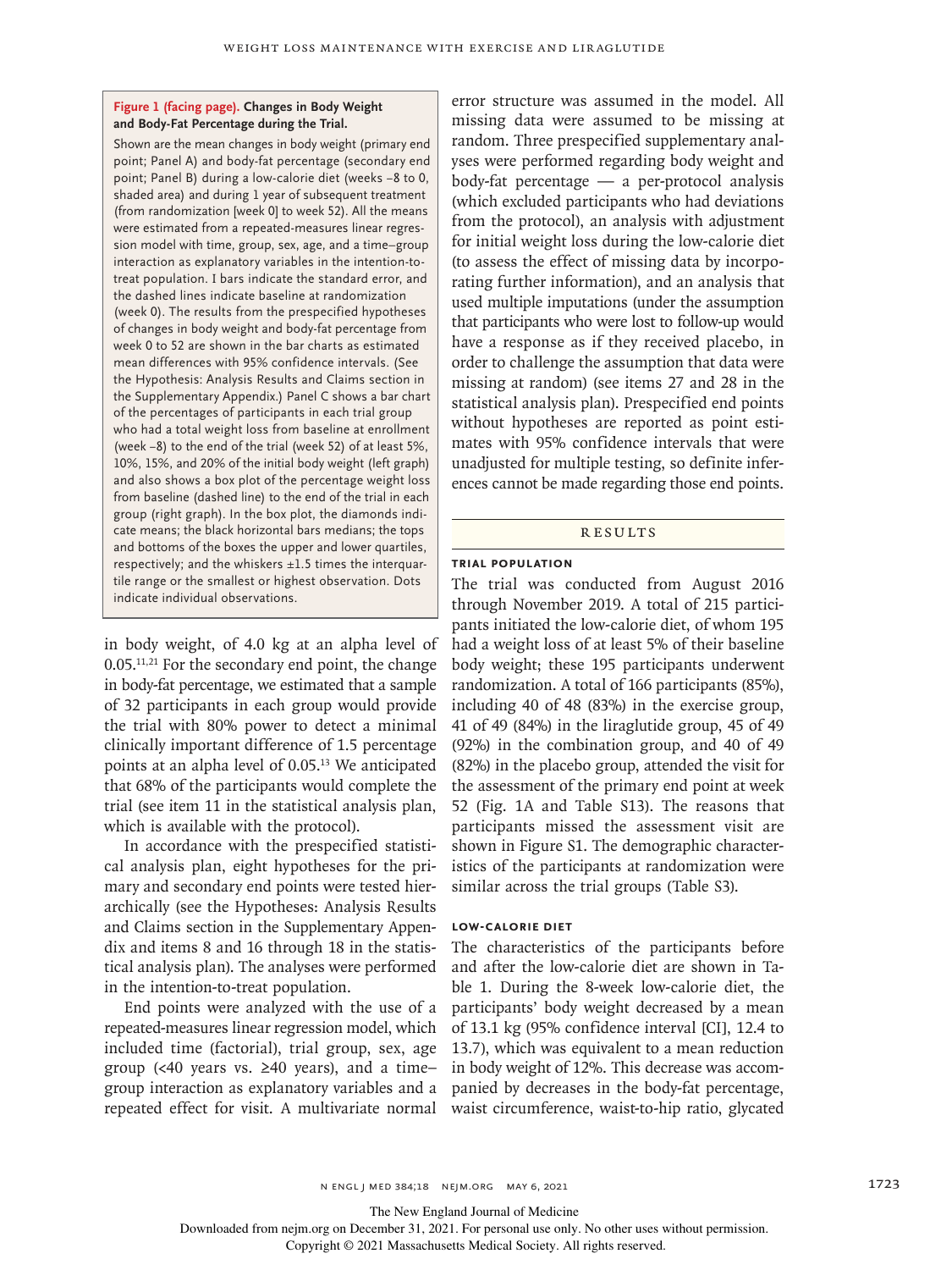| Table 1. Characteristics of the Participants before and after 8 Weeks of a Low-Calorie Diet.* |                                               |                                                           |  |  |  |
|-----------------------------------------------------------------------------------------------|-----------------------------------------------|-----------------------------------------------------------|--|--|--|
| Characteristic                                                                                | <b>Before Low-Calorie Diet</b><br>$(N = 215)$ | After Low-CalorieDiet,<br>at Randomization<br>$(N = 195)$ |  |  |  |
| Sex - no. (%)                                                                                 |                                               |                                                           |  |  |  |
| Male                                                                                          | 80 (37)                                       | 71 (36)                                                   |  |  |  |
| Female                                                                                        | 135(63)                                       | 124(64)                                                   |  |  |  |
| $Age - yr$                                                                                    | $42 + 12$                                     | $43 + 12$                                                 |  |  |  |
| Body weight - kg                                                                              | $109.7 + 14.9$                                | $96.7 \pm 12.5$                                           |  |  |  |
| Body-mass index                                                                               | $37.0 + 2.9$                                  | $32.6 + 2.9$                                              |  |  |  |
| Body-fat percentage - %                                                                       | $41.1 + 6.1$                                  | $38.6 \pm 6.9$                                            |  |  |  |
| Fat mass - kg                                                                                 | $44.9 \pm 7.2$                                | $37.7 \pm 7.2$                                            |  |  |  |
| Lean mass - kg                                                                                | $65.3 \pm 12.9$                               | $60.4 \pm 11.6$                                           |  |  |  |
| Waist circumference - cm                                                                      | $110.6 \pm 11.3$                              | $100.3 \pm 10.0$                                          |  |  |  |
| Hip circumference - cm                                                                        | $121.4 \pm 7.5$                               | $113.9 \pm 7.3$                                           |  |  |  |
| Waist-to-hip ratio                                                                            | $0.91 + 0.10$                                 | $0.88 \pm 0.10$                                           |  |  |  |
| Cardiorespiratory fitness - ml/min/kgt                                                        | $22.9 + 4.2$                                  | $24.9 \pm 5.4$                                            |  |  |  |
| Glycated hemoglobin - mmol/mol                                                                | $36 + 4$                                      | $34\pm3$                                                  |  |  |  |
| Blood pressure - mm Hg                                                                        |                                               |                                                           |  |  |  |
| Systolic                                                                                      | $132 + 16$                                    | $122 \pm 13$                                              |  |  |  |
| <b>Diastolic</b>                                                                              | $86 + 10$                                     | $79\pm8$                                                  |  |  |  |
| Resting heart rate - beats/min                                                                | $73 + 10$                                     | $69+12$                                                   |  |  |  |
| HOMA-IR <sup>*</sup>                                                                          | $3.9 \pm 2.4$                                 | $1.7 \pm 1.0$                                             |  |  |  |
| Matsuda index <sup>[6]</sup>                                                                  | $2.7 \pm 1.8$                                 | $4.9 \pm 2.7$                                             |  |  |  |
| Cholesterol - mmol/liter                                                                      |                                               |                                                           |  |  |  |
| Total                                                                                         | $5.0 + 1.0$                                   | $4.1 \pm 0.8$                                             |  |  |  |
| Low-density lipoprotein                                                                       | $3.1 \pm 0.8$                                 | $2.5 \pm 0.8$                                             |  |  |  |
| High-density lipoprotein                                                                      | $1.3 + 0.3$                                   | $1.1 \pm 0.3$                                             |  |  |  |
| Triglycerides - mmol/liter                                                                    | $1.5 + 0.9$                                   | $1.1 \pm 0.4$                                             |  |  |  |
| RAND-36 score                                                                                 |                                               |                                                           |  |  |  |
| General health perception                                                                     | $71 + 16$                                     | $79 + 15$                                                 |  |  |  |
| Physical functioning                                                                          | $86 + 13$                                     | $91 + 11$                                                 |  |  |  |
| Emotional well-being                                                                          | $81 \pm 12$                                   | $84 \pm 11$                                               |  |  |  |

\* Plus–minus values are observed means ±SD. Among the 215 enrolled participants who began the low-calorie diet, those who had a weight loss at 8 weeks of at least 5% of their baseline body weight (195 participants) underwent randomization. The estimated mean changes (with 95% confidence intervals) during the low-calorie diet are shown in Table S2. To convert the values for cholesterol to milligrams per deciliter, divide by 0.02586. To convert the values for triglycerides to milligrams per deciliter, divide by 0.01129.

† Cardiorespiratory fitness was assessed as the peak oxygen consumption (in milliliters of oxygen per minute per kilogram of body weight).

‡ The homeostatic model assessment of insulin resistance (HOMA-IR) was calculated as the fasting insulin level (in milliunits per milliliter) times the fasting glucose level (in millimoles per liter), divided by 22.5. The conversion factor that was used for insulin was that  $1 \mu U$  per milliliter was equal to 6.00 pmol per liter. The conversion factor that was used for glucose was that 1 mg per deciliter was equal to 0.05551 mmol per liter.

§ The Matsuda index was calculated as 10,000 divided by the square root of the following value: the fasting glucose level times the fasting insulin level times the mean glucose level times the mean insulin level.

¶ Scores on each domain of the RAND 36-Item Health Survey (RAND-36) range from 0 to 100, with higher scores indicating better health.

The New England Journal of Medicine

Downloaded from nejm.org on December 31, 2021. For personal use only. No other uses without permission.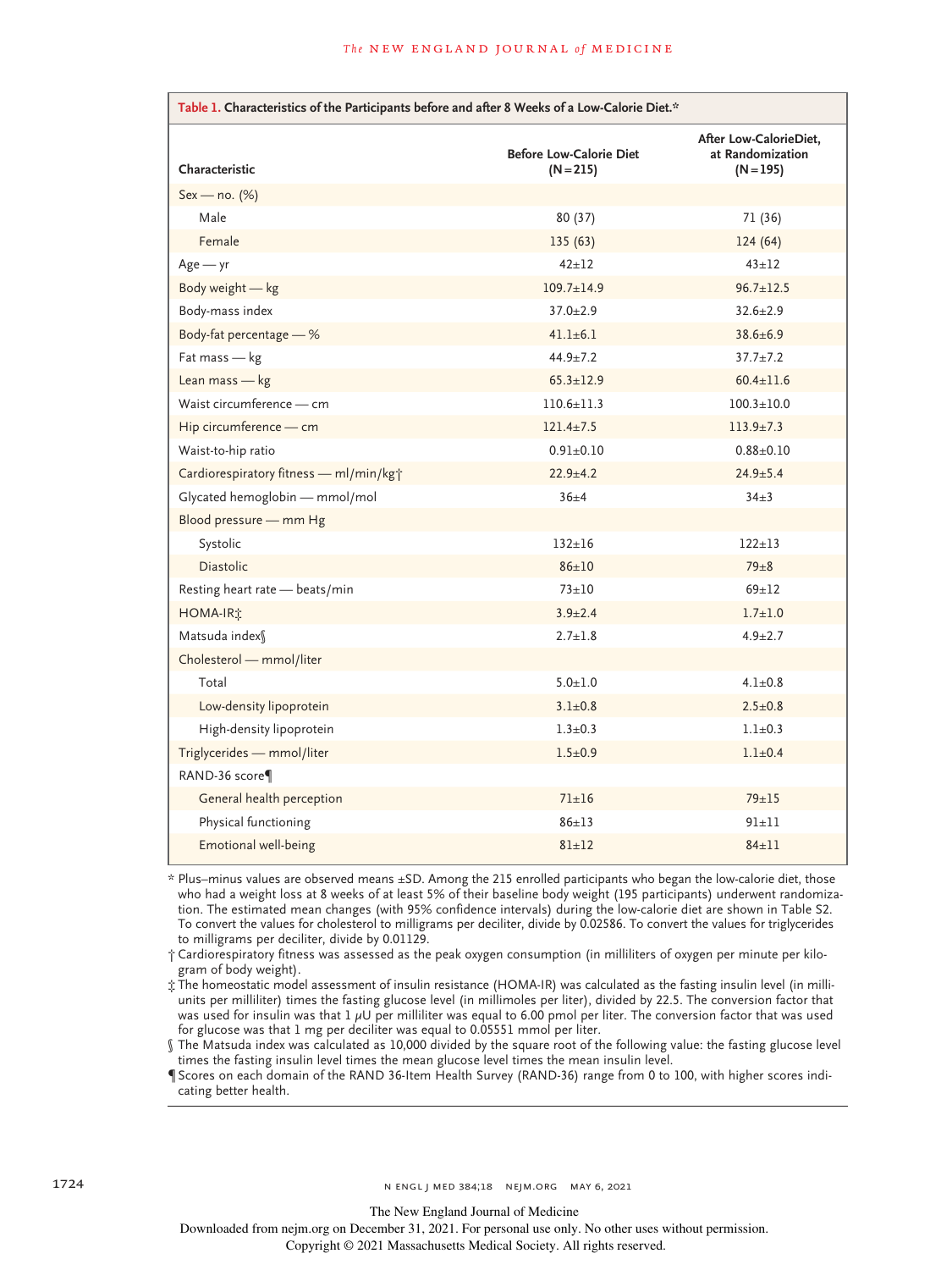hemoglobin level, blood pressure, lipid levels, resting heart rate, and HOMA-IR. The Matsuda index, cardiorespiratory fitness, general health perception, physical functioning, and emotional well-being increased (Table S2).

# **Weight Loss Maintenance at 1 Year**

# *Adherence to Interventions*

The mean (±SD) weekly duration of exercise was 118±74 minutes at an intensity of 78±4% of the maximum heart rate in the exercise group and 111±73 minutes at an intensity of 79±5% of the maximum heart rate in the combination group, which corresponded to adherence of 119±70% and 113±71%, respectively, of the WHO recommended exercise volume.<sup>27</sup> The mean exercise frequency was 2.5 times per week in the exercise group and 2.4 times per week in the combination group. In both groups, approximately one third of the exercise was performed during group sessions and the remaining exercise was performed individually, with a similar mean intensity in the group and individual exercise sessions (Table S7).

The mean dose of liraglutide was 2.8±0.4 mg per day in the liraglutide group and 2.8±0.7 mg per day in the combination group; the mean dose of volume-matched placebo was 2.6±0.9 mg per day in the exercise group and 2.9±0.4 mg per day in the placebo group. Details are provided in Table S8.

#### *Body Weight and Body-Fat Percentage*

After the low-calorie diet, the participants' body weight decreased further by a mean of −3.4 kg in the combination group but increased by a mean of 6.1 kg in the placebo group, resulting in a treatment difference of −9.5 kg (95% CI, −13.1 to −5.9; P<0.001). The initial weight loss was maintained in the exercise group, with a treatment effect as compared with placebo of  $-4.1$  kg (95% CI,  $-7.8$  to  $-0.4$ ; P=0.03). Liraglutide treatment also resulted in maintenance of the initial weight loss, with a treatment effect as compared with placebo of −6.8 kg (95% CI, −10.4 to −3.1; P<0.001). In the combination group, the treatment effect as compared with exercise was −5.4 kg (95% CI, −9.0 to −1.7;  $P = 0.004$ ) and the treatment effect as compared with liraglutide was -2.7 kg (95% CI, -6.3 to 0.8;  $P = 0.13$ ) (Fig. 1A and Table S4).

The percentages of participants in each group who had a total weight loss of at least 5%, at least 10%, at least 15%, and at least 20% of the baseline body weight are shown in Figure 1C. The mean total weight loss from before the lowcalorie diet to the end of the trial was 15.7% of the baseline body weight in the combination group, 10.9% of the baseline weight in the exercise group, 13.4% of the baseline weight in the liraglutide group, and 6.7% of the baseline weight in the placebo group.

At 52 weeks, the reduction in the body-fat percentage was greater in the exercise group than in the placebo group, with a treatment effect of −2.2 percentage points (95% CI, −3.8 to  $-0.7$ ; P=0.004); was greater in the liraglutide group than in the placebo group, with a treatment effect of −2.0 percentage points (95% CI, −3.5 to −0.6); and was greater in the combination group than in the placebo group, with a treatment effect of −3.9 percentage points (95% CI, −5.4 to −2.5). Thus, the body-fat percentage was further reduced in the combination group by −1.7 percentage points (95% CI, −3.2 to −0.2) as compared with the exercise group  $(P=0.02)$ and by −1.9 percentage points (95% CI, −3.3 to −0.5) as compared with the liraglutide group  $(P=0.009)$  (Fig. 1B and Table S4). The three supplementary analyses of the primary and secondary end points supported the results of the primary analysis (Tables S9 and S10).

#### *Metabolic Health-Related End Points*

All active treatments (i.e., those involving exercise, liraglutide treatment, or both) were associated with decreases in fat mass and waist circumference, as compared with increases in the placebo group, and the decreases were twice as large in the combination group as in the other groups (Fig. 2A and S2). Exercise was associated with increased lean mass. Exercise and the combination strategy were associated with increased cardiorespiratory fitness, which was not observed with placebo or liraglutide (Fig. 2B). Liraglutide treatment and the combination strategy were associated with reductions in the glycated hemoglobin level, as compared with an increase in the placebo group (Fig. 2C). Only the combination strategy was associated with reductions in the HOMA-IR and the waist-to-hip ratio and with increases in the Matsuda index and in

The New England Journal of Medicine

Downloaded from nejm.org on December 31, 2021. For personal use only. No other uses without permission.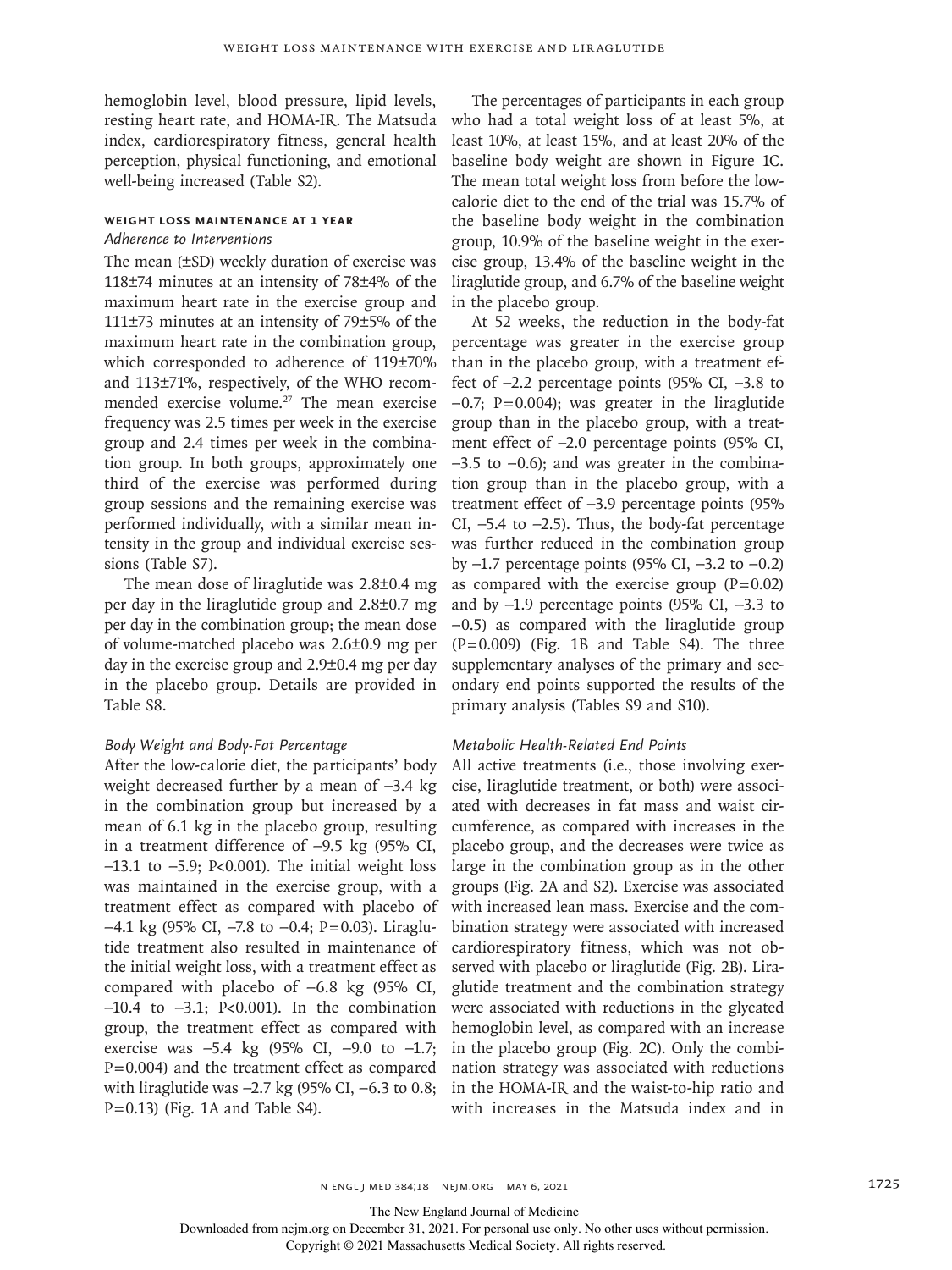#### **The NEW ENGLAND JOURNAL of MEDICINE**



physical functioning, as compared with placebo and the combination strategy were associated served with placebo (Tables S5 and S6). Exercise liraglutide (Fig. 2E).

(Fig. 2D). All active treatments were associated with maintenance of the initial improvements in with maintained reductions in the systolic and general health perception and emotional welldiastolic blood pressures, which were not ob-being, which were not observed with placebo or

The New England Journal of Medicine

Downloaded from nejm.org on December 31, 2021. For personal use only. No other uses without permission.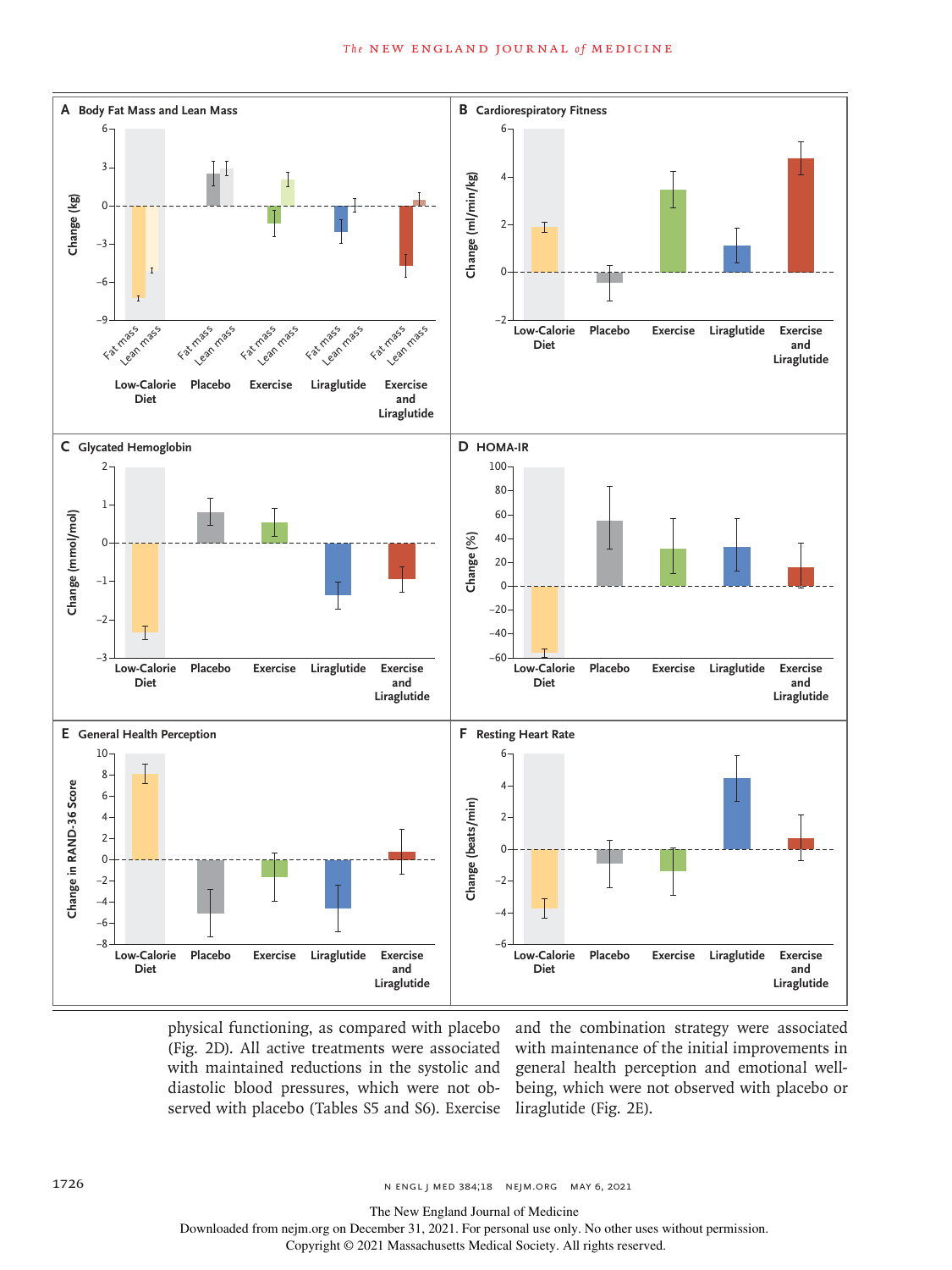#### **Figure 2 (facing page). Changes in Metabolic Health-Related Measures and Resting Heart Rate during the Trial.**

Shown are the changes in various metabolic healthrelated factors such as body fat mass and lean mass (Panel A), cardiorespiratory fitness as assessed by peak oxygen consumption (Panel B), the glycated hemoglobin level (Panel C), the homeostatic model assessment of insulin resistance (HOMA-IR; Panel D), the participants' general health perception as assessed by the RAND 36- Item Health Survey (RAND-36) score (Panel E), and the resting heart rate (Panel F). The HOMA-IR was calculated as the fasting insulin level (in milliunits per milliliter) times the fasting glucose level (in millimoles per liter), divided by 22.5. RAND-36 scores range from 0 to 100, with higher scores indicating better health. Data are shown as the change from week −8 to week 0 (after the low-calorie diet [shaded area]) in all four groups combined and the change from week 0 to week 52 (after randomization) in the four individual trial groups. Values are estimated mean changes resulting from a repeatedmeasures linear regression model with time, group, sex, age, and a time–group interaction as explanatory variables in the intention-to-treat population. The estimated mean changes are presented with standard errors (I bars), except for the HOMA-IR data, which are presented as the geometric means of the percentage changes with 95% confidence intervals (I bars). Dashed lines indicate baseline, which was week −8 for the low-calorie diet and week 0 for the four randomized trial groups.

## *Safety*

Adverse events that occurred in at least 10% of all participants, urinary tract infections, palpitations, and all serious adverse events are reported in Table 2; full lists of adverse events and serious adverse events are provided in Tables S11 and S12, respectively. Five participants (two receiving liraglutide and three receiving placebo) discontinued taking liraglutide or placebo because of adverse events. Gastrointestinal adverse events, decreased appetite, and dizziness were more frequently reported in the groups that received liraglutide (i.e., in the liraglutide group and combination group) than in the other two groups. Cholelithiasis as a serious adverse event and palpitations were reported more frequently in the liraglutide group than in the combination group. After 1 year, liraglutide treatment alone was associated with an increased resting heart rate; this finding was not observed with the combination strategy (Figs. 2F and S3). The incidence of other adverse events was similar among the trial groups.

#### Discussion

In this randomized, head-to-head, placebo-controlled trial, we investigated exercise, liraglutide, and both treatments combined for healthy weight loss maintenance. All active-treatment groups decreased body weight and body-fat percentage after 1 year, as compared with the increases observed in the placebo group. The combined strategy reduced the body weight and body-fat percentage approximately twice as much as the single-treatment strategies did and was associated with additional health benefits, such as improvements in the glycated hemoglobin level, insulin sensitivity, cardiorespiratory fitness, physical functioning, and emotional well-being.

The initial low-calorie diet resulted in a mean body-weight reduction of 12% of the baseline body weight among the participants who underwent randomization. After 1 year, the combination of exercise and liraglutide therapy induced an additional reduction in body weight, resulting in a total weight loss of 16%. This is more than the total weight losses of approximately 10% that were obtained with 1-year diet-management programs after an initial low-calorie diet.<sup>11,15,16,29</sup> It is also more than the 1-year weight loss of 7 to 9% of the initial body weight that has been observed with concurrent intensive diet and physical activity programs.18,19 The total weight reduction was approximately similar to the 15% weight loss that was observed after 68 weeks of treatment with the GLP-1 receptor agonist semaglutide, administered subcutaneously at a dose of 2.4 mg once weekly as an adjunct to lifestyle change (currently not approved by any governmental medical agencies at this dose and for this indication).30 In our trial, participants in the placebo group regained, on average, 6.1 kg, which was equivalent to 45% of the weight that they had initially lost; this weight regain was accompanied by deterioration in all associated metabolic health-related improvements. This result shows the critical importance of implementing structured treatment after weight loss, as compared with a strategy of just 12 individualized consultations regarding weight and diet, as provided in the current trial according to the recommendations of the Danish authorities for sustained weight loss.

Exercise alone led to maintenance of the ini-

The New England Journal of Medicine

Downloaded from nejm.org on December 31, 2021. For personal use only. No other uses without permission.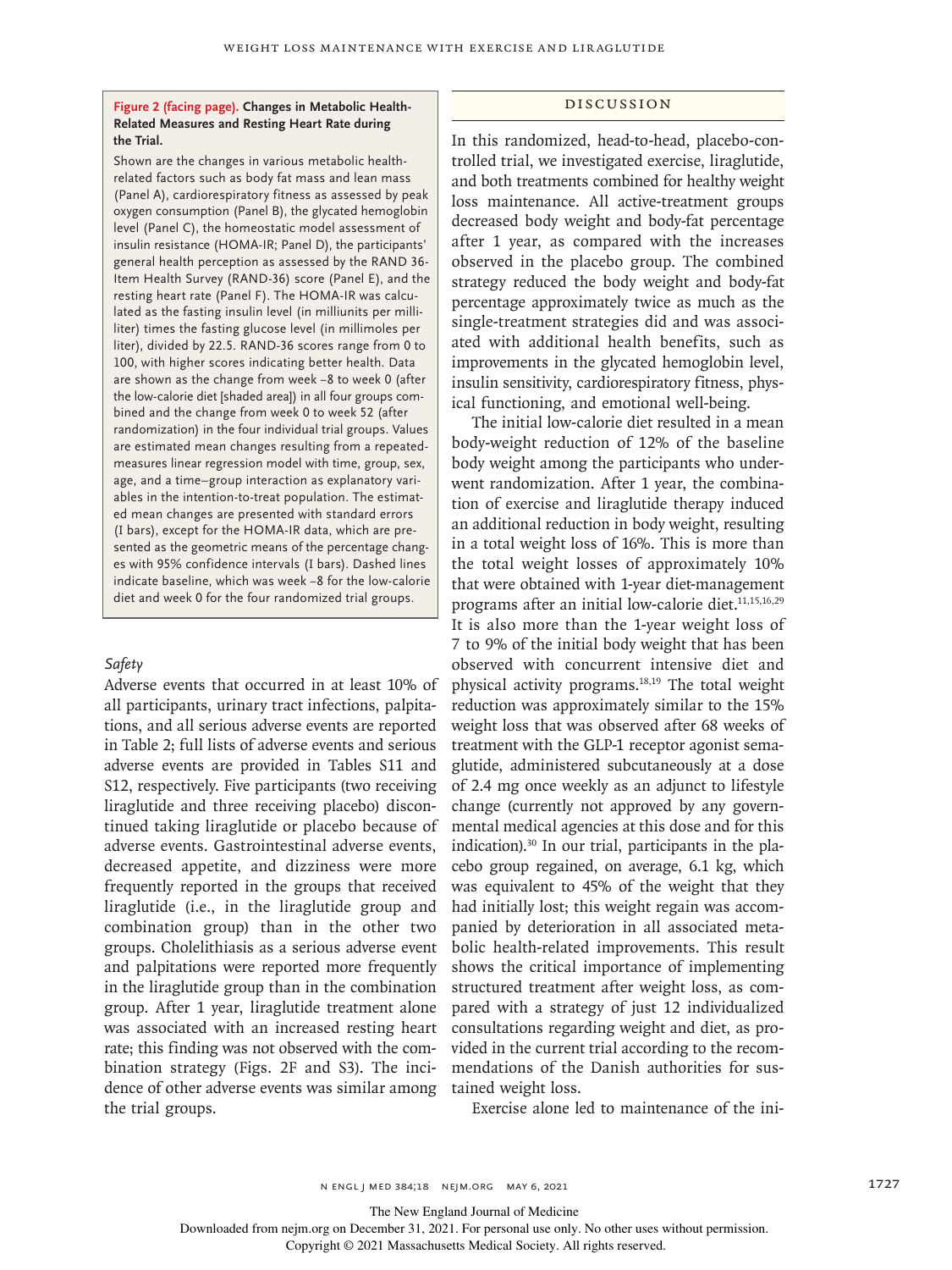| Table 2. Adverse Events and Serious Adverse Events after Randomization.*     |                                           |                                |                                 |                                    |                                    |  |
|------------------------------------------------------------------------------|-------------------------------------------|--------------------------------|---------------------------------|------------------------------------|------------------------------------|--|
| Event                                                                        | All<br><b>Participants</b><br>$(N = 195)$ | Placebo<br>Group<br>$(N = 49)$ | Exercise<br>Group<br>$(N = 48)$ | Liraglutide<br>Group<br>$(N = 49)$ | Combination<br>Group<br>$(N = 49)$ |  |
|                                                                              | number of participants (percent)          |                                |                                 |                                    |                                    |  |
| Any adverse event                                                            | 175 (90)                                  | 42 (86)                        | 39 (81)                         | 49 (100)                           | 45 (92)                            |  |
| Gastrointestinal adverse event                                               | 130 (67)                                  | 22(45)                         | 31(65)                          | 42 (86)                            | 35 (71)                            |  |
| Serious adverse event†                                                       | 16(8)                                     | 2(4)                           | 4(8)                            | 6(12)                              | 4(8)                               |  |
| Adverse event that led to the discontinu-<br>ation of liraglutide or placebo | 5(3)                                      | $\mathbf 0$                    | 3(6)                            | 1(2)                               | 1(2)                               |  |
| Adverse event that led to withdrawal<br>from the trial                       | 2(1)                                      | $\Omega$                       | $\Omega$                        | 1(2)                               | 1(2)                               |  |
| Adverse events that occurred in $\geq$ 10%<br>of all participants            |                                           |                                |                                 |                                    |                                    |  |
| Nausea                                                                       | 81(42)                                    | 8(16)                          | 15(31)                          | 32(65)                             | 26(53)                             |  |
| Upper respiratory tract infection                                            | 55 (28)                                   | 13(27)                         | 17(35)                          | 12(24)                             | 13(27)                             |  |
| Abdominal pain                                                               | 46 (24)                                   | 3(6)                           | 13(27)                          | 18(37)                             | 12(24)                             |  |
| Influenza or influenza-like<br>symptoms                                      | 40 (21)                                   | 8(16)                          | 8(17)                           | 11(22)                             | 13(27)                             |  |
| Decreased appetite                                                           | 40 (21)                                   | 2(4)                           | 4(8)                            | 18(37)                             | 16(33)                             |  |
| Headache                                                                     | 40 (21)                                   | 9(18)                          | 10(21)                          | 10(20)                             | 11(22)                             |  |
| Diarrhea                                                                     | 38 (19)                                   | 4(8)                           | 7(15)                           | 13(27)                             | 14(29)                             |  |
| Constipation                                                                 | 34 (17)                                   | 6(12)                          | 7(15)                           | 9(18)                              | 12(24)                             |  |
| Vomiting                                                                     | 34(17)                                    | 2(4)                           | 6(12)                           | 11(22)                             | 15(31)                             |  |
| Pyrexia                                                                      | 34 (17)                                   | 4(8)                           | 9(19)                           | 7(14)                              | 14 (29)                            |  |
| <b>Dizziness</b>                                                             | 33(17)                                    | 3(6)                           | 4(8)                            | 15(31)                             | 11(22)                             |  |
| Fatigue                                                                      | 33 (17)                                   | 4(8)                           | 6(12)                           | 15(31)                             | 8(16)                              |  |
| Flatulence or abdominal distention                                           | 22(11)                                    | 5(10)                          | 4(8)                            | 5(10)                              | 8(16)                              |  |
| Dyspepsia                                                                    | 19 (10)                                   | 0                              | 1(2)                            | 9(18)                              | 9(18)                              |  |
| Urinary tract infection                                                      | 17(9)                                     | 3(6)                           | 5(10)                           | 6(12)                              | 3(6)                               |  |
| Palpitations                                                                 | 9(5)                                      | 1(2)                           | 0                               | 6(12)                              | 2(4)                               |  |

\* Adverse events and serious adverse events from randomization through week 52 among all participants are included in the table and are presented with the preferred terms in the *Medical Dictionary for Regulatory Activities*, version 23.1. Specific adverse events reported here are those that occurred in at least 10% of all participants; in addition, given their importance, urinary tract infections and palpitations are reported. All the adverse events and serious adverse events are listed in Tables S11 and S12, respectively.

† The following serious adverse events were reported: in the placebo group, abdominal pain without verified reason (in one participant) and urosepsis (in one); in the exercise group, abdominal pain without verified reason (in two), ileus (in one), and autoimmune hepatitis (in one); in the liraglutide group, abdominal pain without verified reason (in one), acute cholelithiasis (in two), acute pancreatitis due to cholelithiasis (in one), appendicitis (in one), and gastroenteritis (in one); and in the combination group, abdominal pain without verified reason (in two), acute cholelithiasis (in one), and broken shoulder due to a road traffic accident (in one).

percentage. Exercise (walking or resistance training) as a weight-loss maintenance strategy after as having a minor effect  $(3 \text{ kg})^{31}$  or no effect.<sup>32</sup> was predominantly of vigorous intensity, both at body fat.

tial weight loss and further reduced body-fat group sessions and individual sessions (mostly diet-induced weight loss was previously reported activity volume. This strategy was associated with In contrast, the exercise program in this trial lean mass, and prevention of a 4-kg regain of cycling and running) and with high adherence to WHO recommendations regarding physical improved cardiorespiratory fitness, increased

The New England Journal of Medicine

Downloaded from nejm.org on December 31, 2021. For personal use only. No other uses without permission.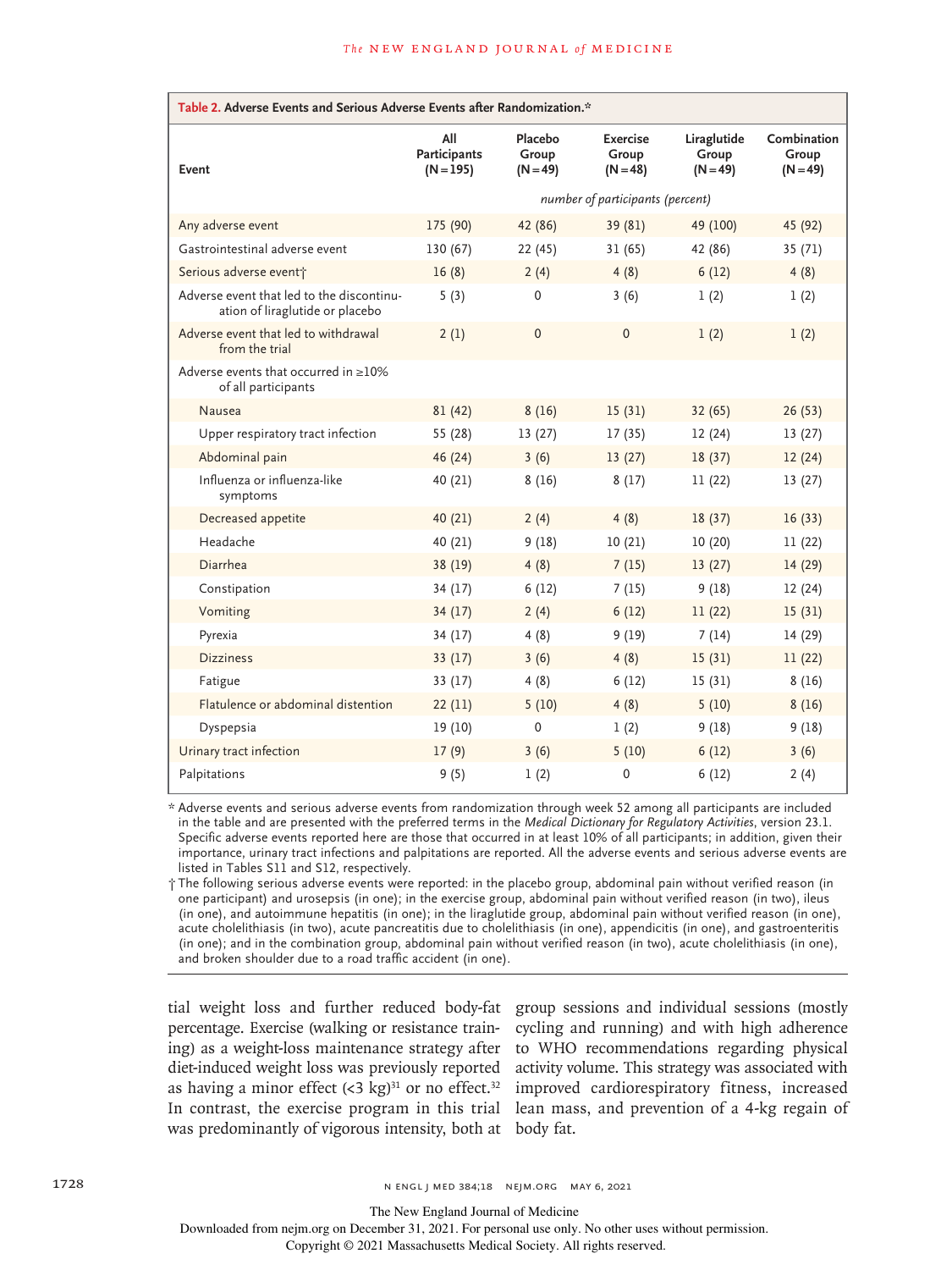maintenance of the initial weight loss, with a treatment effect as compared with placebo of −6.8 kg, which is similar to the results of previous studies, <sup>21-24</sup> and was also associated with loss of fat mass. The combination of exercise and liraglutide treatment was associated with loss of fat mass and reduction in waist circumference that were approximately twice those observed with the single treatments, and it preserved lean mass.

Both the liraglutide group and the combination group had further reductions in the glycated hemoglobin level, which is generally considered to reduce the risk of new-onset diabetes.<sup>33</sup> By contrast, the exercise group and the combination group were observed to have increased the participants' cardiorespiratory fitness at a magnitude that has been associated with a decreased risk of cardiovascular disease and decreased all-cause mortality, $34$  and these strategies also maintained improvements in general and emotional health.

In accordance with previous studies,  $21,22,24$  we observed an increased heart rate with liraglutide alone. Increased heart rate is generally considered an adverse effect, associated with lower survival.<sup>35</sup> We did not observe an increased resting heart rate when exercise was combined with liraglutide, a finding that supports the healthpromoting potential of this combination.

The percentage of participants who completed the trial was high in all the groups (82 to 92%) and was highest in the combination group, which shows that a combination of moderate-tovigorous–intensity exercise and liraglutide treatment is feasible. Only the combined treatment was associated with improvements in insulin sensitivity and physical functioning as compared with placebo.

A major strength of this trial was the structured but flexible exercise program with rigorous monitoring of exercise adherence. Our trial showed that 1 year of mostly vigorous-intensity

Treatment with liraglutide alone resulted in exercise, performed approximately 2.4 times per week, as a weight-loss maintenance strategy was feasible in persons with obesity with a very low initial level of fitness. The finding that the 1-year trajectories with regard to body weight, waist-to-hip ratio, and adherence were stable in the exercising groups — in which participants had a loss of fat mass and increase in lean mass, along with improved emotional well-being also support feasibility. Other strengths of our trial included the direct comparison of separate and combined effects of exercise and liraglutide and high-quality assessments of body composition and cardiorespiratory fitness in addition to body weight.

> Limitations of the trial include the fact that our results may not be generalizable to older persons (>65 years of age), persons with greater obesity (BMI of >43), patients with coexisting conditions (e.g., type 2 diabetes), and persons who have low adherence to participation in a moderate-to-vigorous–intensity exercise program or who are limited in their ability to perform moderate-to-vigorous–intensity exercise.

> In this trial involving persons with obesity, the combination of a moderate-to-vigorous–intensity exercise program and liraglutide treatment after diet-induced weight loss was more effective in improving healthy weight loss than either treatment alone.

> Presented in part at the 80th Annual Meeting of the American Diabetes Association (June 12–16, 2020) and the 56th Annual Meeting of the European Association for the Study of Diabetes (Sept. 21–25, 2020).

> Supported by an Excellence grant (NNF16OC0019968, to Dr. Torekov) from the Novo Nordisk Foundation, by a grant (to Dr. Torekov) from the Novo Nordisk Foundation Center for Basic Metabolic Research, by a grant (NNF15CC0018486, to Dr. Torekov) from the Novo Nordisk Foundation Tripartite Immunometabolism Consortium, by Helsefonden, by a Ph.D. grant (to Dr. Lundgren) from the Faculty of Health and Medical Sciences, University of Copenhagen, and by a Ph.D. grant (to Dr. Janus) from the Danish Diabetes Academy and Department of Biomedical Sciences, University of Copenhagen.

> Disclosure forms provided by the authors are available with the full text of this article at NEJM.org.

> A data sharing statement provided by the authors is available with the full text of this article at NEJM.org.

#### **References**

**2.** Jensen MD, Ryan DH, Apovian CM, et al. 2013 AHA/ACC/TOS guideline for the management of overweight and obesity in adults: a report of the American College of Cardiology/American Heart Association Task Force on Practice Guidelines and the Obesity Society. Circulation 2014;129: Suppl 2: S102-S138.

**3.** Pietiläinen KH, Kaprio J, Borg P, et al. Physical inactivity and obesity: a vicious circle. Obesity (Silver Spring) 2008; 16: 409- 14.

**4.** Stringhini S, Carmeli C, Jokela M, et al. Socioeconomic status and the 25 × 25 risk factors as determinants of premature mortality: a multicohort study and metaanalysis of 1·7 million men and women. Lancet 2017;389:1229-37.

**5.** Logue J, Thompson L, Romanes F, Wilson DC, Thompson J, Sattar N. Man-

n engl j med 384;18 nejm.org May 6, 2021 1729 1729

The New England Journal of Medicine

Downloaded from nejm.org on December 31, 2021. For personal use only. No other uses without permission.

**<sup>1.</sup>** Ward ZJ, Bleich SN, Cradock AL, et al. Projected U.S. state-level prevalence of adult obesity and severe obesity. N Engl J Med 2019;381:2440-50.